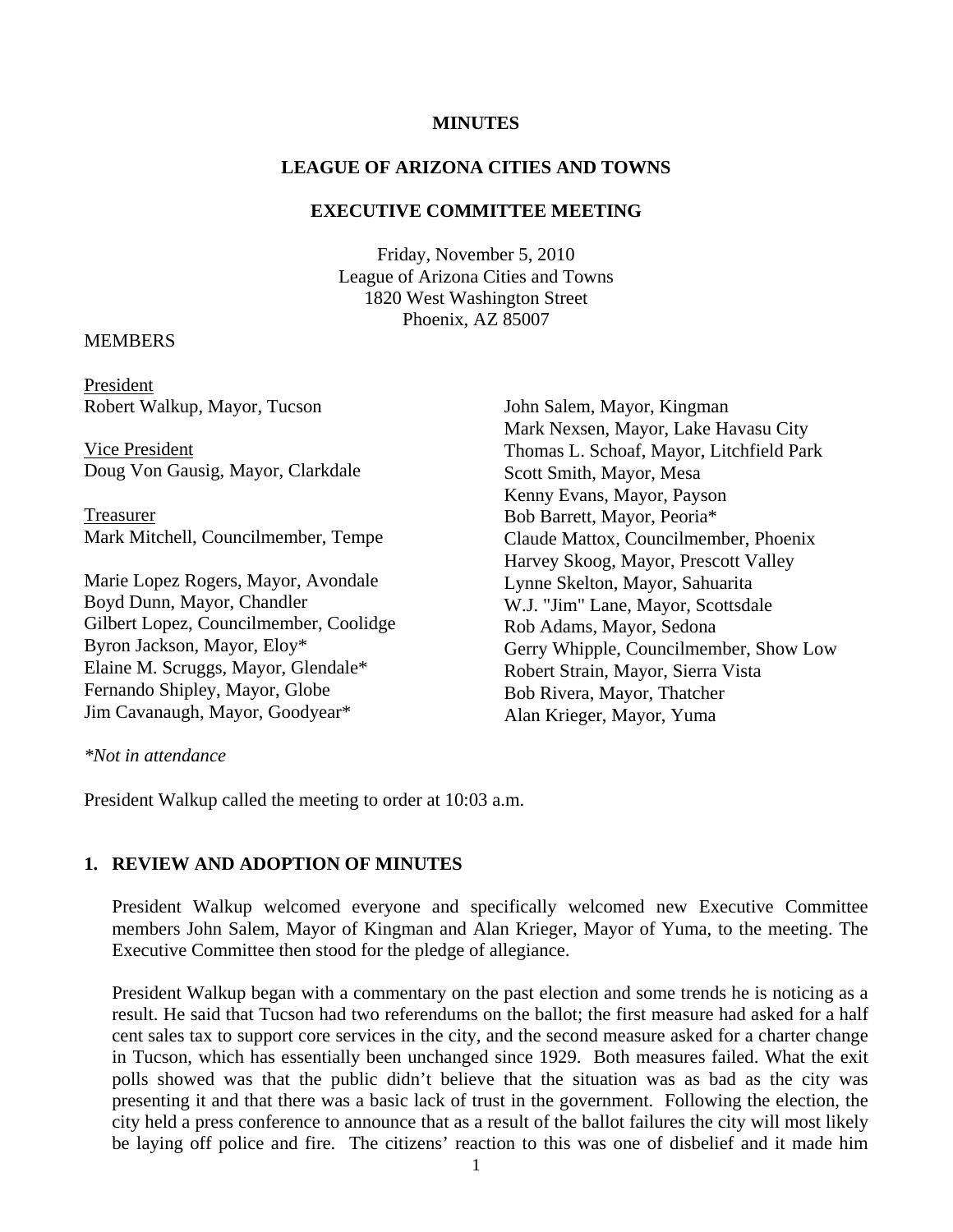realize that there is a disconnect between the actual reality of the situation and what the citizens believe to be the reality of the situation. He stated that each city and town, regardless of what will happen at the Legislature next session, is already dealing with very difficult budget decisions. Mayor Walkup suggested that local officials need to repair that trust with the public so they know that when cities and towns say our budgets are down to the bone, it is taken at face value. He concluded by emphasizing that local officials need to get the message out to citizens that local leaders are honorable, professional and serve with the upmost integrity to begin to gain back their trust as cities and towns grapple with these difficult budget issues.

Mayor Walkup then asked for review and approval of the minutes as presented. Mayor Evans moved that the minutes of the August 25, 2010, Executive Committee meeting be approved. Councilmember Mattox seconded the motion and it carried.

# **2. ELECTIONS/LEGISLTIVE UPDATE**

Legislative staff provided an overview of the General Election results. A handout was included in the packet for the meeting. Dale Wiebusch highlighted that Republicans now have 2/3 majority control in both chambers; in the House 40 to 20 and in the Senate 21 to nine. Leadership changes were also noted. Because the Republicans will have super-majorities in both chambers, they have the potential to change formulas or raise taxes. However this is unlikely to occur as many Republican League Friends and Champions remain in both chambers. Some close races were noted and ballot counting deadlines were announced. Ballot issues and statewide races were also noted.

Executive Director Ken Strobeck then began the discussion on the medical marijuana ballot issue and how the League and the Department of Health (DHS) are working together. Ken introduced Director Will Humble from DHS. Director Humble went over some of the department's limitations and the parameters of the ballot measure. He also cited how important municipal ordinances will be. Early April is the expected licensing debut. DHS will look at the quality of applicants, versus first come, first serve. There was also discussion related to some of the possible consequences of the measure, including people growing their own, cities developing ordinances, and dispensary standards. Ken recommended members look at our model ordinance and ordinances from various cities and towns that are housed in the League Resource Library.

# **3. REPORT FROM ARIZONA LIQUOR DEPARTMENT**

Dale introduced Alan Everett, Director of the Department. Mr. Everett provided an overview of the Department, including licensing and investigation functions. He emphasized the importance of relationships between local governments and the department. He talked extensively about new beverages that contain both caffeine and alcohol and how young people are particularly affected by this. Mr. Everett also delineated the difference between the Liquor Department and the Liquor Board, as it is the Board that makes decisions on licenses, not the Department.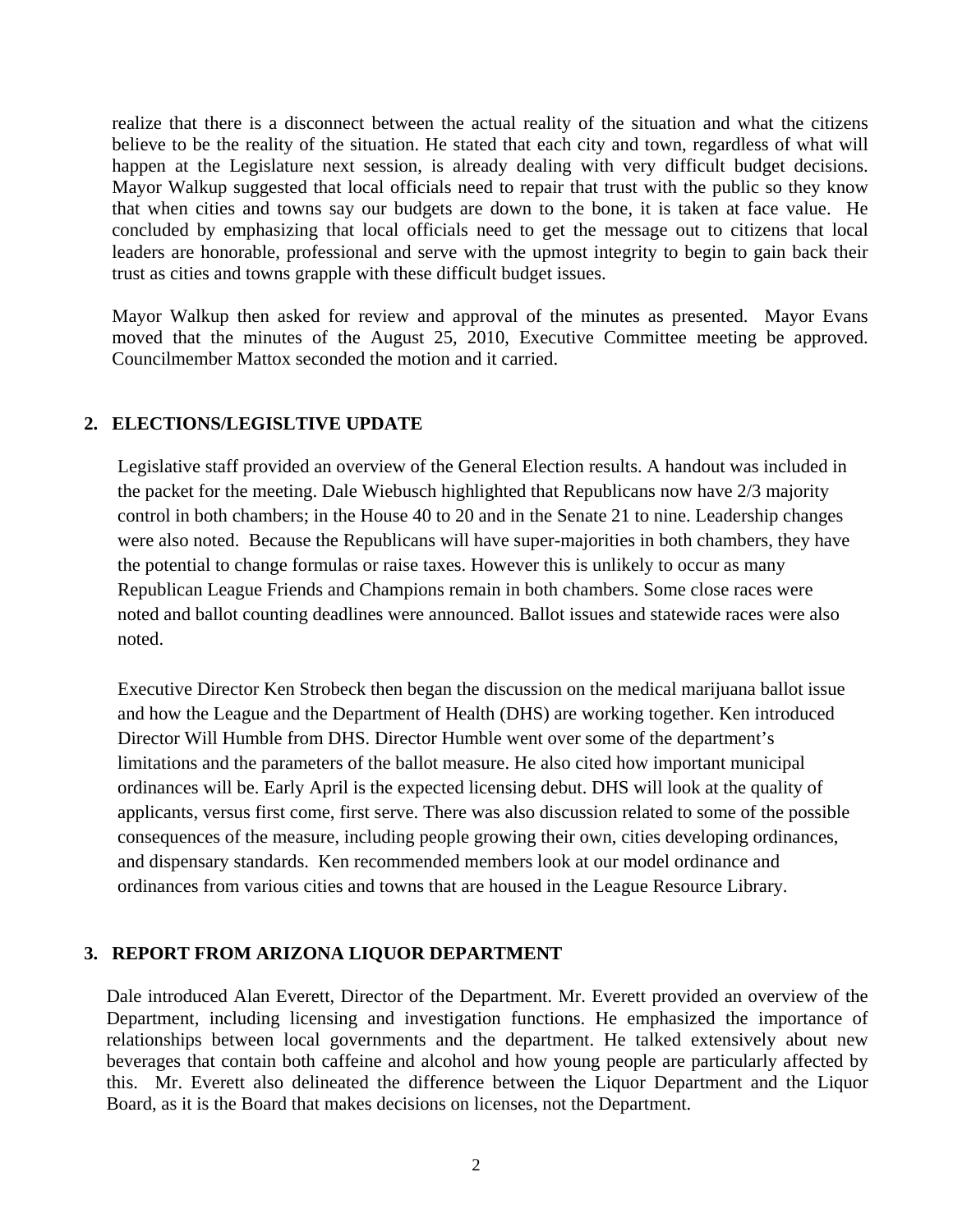## **4. LEAGUE SURVEY RESULTS**

President Walkup recognized Matt Lore, Communication and Education Director, to give a report on the League annual survey results to the Executive Committee. Matt explained that in 2002, the Executive Committee asked League staff to prepare an annual survey of League services. The League has conducted a survey each year since. The survey is e-mailed to mayors, council members, managers, clerks, attorneys, finance directors, intergovernmental coordinators and public information officers.

The 2010 survey results were included in the Executive Committee packets. Three general areas were addressed within the League survey: demographics, overall performance and League services. Responses for the survey were anonymous and 126 people participated this year. Matt then gave an overview of the results. Mayor Von Gausig pointed out some of the results were lower than previous years and stated that he didn't feel there was a decline in service and asked the League's analysis of those results. Matt explained that with the number of survey respondents, two or three respondents who are not pleased can skew the results. Matt also emphasized that the League looks at the overall responses and then at the specific responses to analyze what we can do to improve. President Walkup asked if staff sensed any need for corrective action. Matt stated that one area we will improve is our outreach to the rural areas. Ken echoed this sentiment and stated that though we do get out to all parts of the state, we will certainly look at increasing our outreach efforts in the coming year.

# **5. RECAP OF 2010 ANNUAL CONFERNCE**

President Walkup first read a letter from Mayor Scruggs expressing her thanks, appreciation and pride in hosting the League Annual Conference and that Glendale looks forward to welcoming the League Conference back in the future. Mayor Walkup then called on Matt Lore for a report on the 2010 Annual Conference. The conference brought in \$135,000 net gross, largely due to more than \$200,000 in sponsorships thanks in part to the Executive Committee members. Matt also said 81 of the 91 cities were represented at the conference, which drew a total of 1,024 attendees. The conference received high marks in the conference survey but he did mention that there were some good suggestions for improvements. Discussion ensued on cost of speakers as well as the candidate forum during the event.

Matt ended his report by reminding everyone that the 2011 Conference will be held in Tucson at the Starr Pass Resort, August 31- September 3.

## **6. 2009 – 2010 AUDIT REPORT: LEAGUE AND PROPERTY CORPORATION**

President Walkup called on Ken for a report on the 2009 -2010 audit for both the League and the Property Corporation. Ken informed members that there was one set of recommendation that the auditors suggested regarding having a better depreciation schedule for our capital assets. That was the only issue that the auditors noted and Ken recommended approval of both the League and Property Corporation audit reports. Mayor Adams made a motion to approve both audits. Mayor Smith seconded the motion and it carried.